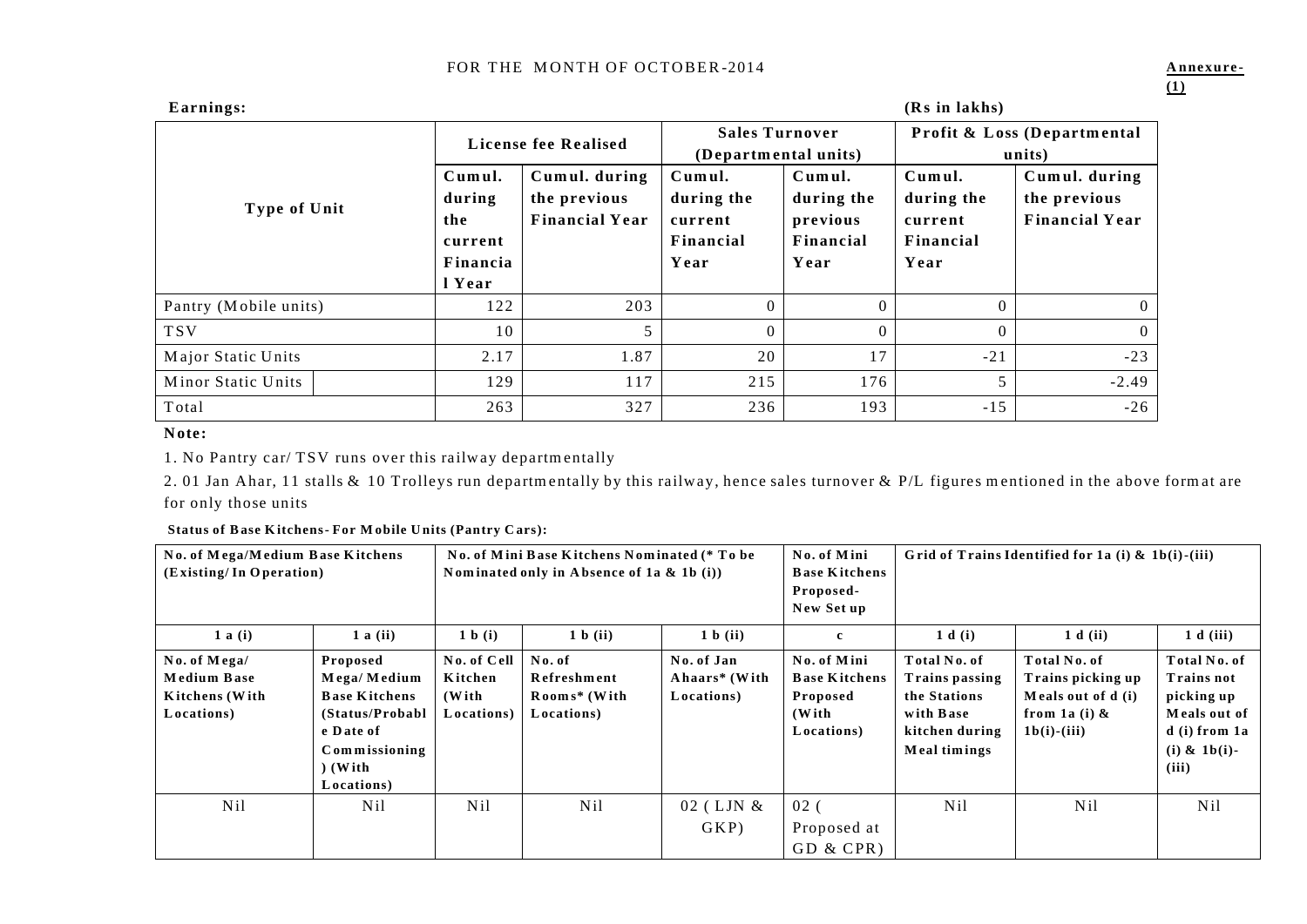**Monitoring of Pantry cars:** 

| <b>No. of Pantry Cars Available</b> | No. of Deficiencies noted                                | No. of Trains where                                                                                |                     | No. of Trains with IRCTC                           |
|-------------------------------------|----------------------------------------------------------|----------------------------------------------------------------------------------------------------|---------------------|----------------------------------------------------|
| with Zonal Railways                 | in Pantry Cars<br>equipments during the<br>current month | Pantry Cars not attached<br>(Despite being a part of<br>train Composition) $\&$<br>reasons thereof | Licensee<br>Managed | Dept. (I/c Partly with<br><b>Service Provider)</b> |
| 09 Pairs of Train                   |                                                          | N <sub>il</sub>                                                                                    | N <sub>il</sub>     | Nil                                                |

**Train Side Vending (TSV):** 

| Originating on<br>Zonal Railway<br>(Primary)<br>Maintenance on<br>Railways) | Total No. of Trains Identified:<br>Passing through Zonal<br>Railway on which TSV<br>services identified to be<br>provided: | <b>Total No. of TSV Contracts</b><br>Existing<br>(Includes on<br>Extension) | Additional<br>identified to<br>be given | <b>Stations</b><br>Identified<br>along with<br>Trains<br>identified<br>for TSV | Existing<br>Contracts to<br>be re-<br>allotted -<br>those<br>expired or<br>likely to be<br>shortly | No. of new<br><b>TSV Contracts</b><br>invited - Under<br><b>Process</b> | Total no.<br>of new<br><b>TSV</b><br>contracts<br>Finalised |
|-----------------------------------------------------------------------------|----------------------------------------------------------------------------------------------------------------------------|-----------------------------------------------------------------------------|-----------------------------------------|--------------------------------------------------------------------------------|----------------------------------------------------------------------------------------------------|-------------------------------------------------------------------------|-------------------------------------------------------------|
| 22                                                                          | 46                                                                                                                         | 3                                                                           | 65                                      | Under<br>process                                                               | N <sub>il</sub>                                                                                    | Tender for services<br>through TSV shall<br>be floated soon.            | Nil                                                         |

**A nnexure -(2)**

1 **Details of Departmental Activities presently being managed by Zonal Railway as on date:** 

| M obile<br>units        | Total No.<br>of Units<br>as on<br>date | Train No.            |
|-------------------------|----------------------------------------|----------------------|
| Pantry                  | N <sub>il</sub>                        | Ni1                  |
| <b>TSV</b>              | N <sub>il</sub>                        | N <sub>il</sub>      |
| Total                   | N <sub>il</sub>                        | Ni1                  |
| <b>Static</b><br>Units  | Total No.<br>of Units<br>as on<br>date | <b>Stn./Division</b> |
| <b>B</b> ase<br>Kitchen | N <sub>il</sub>                        | Ni1                  |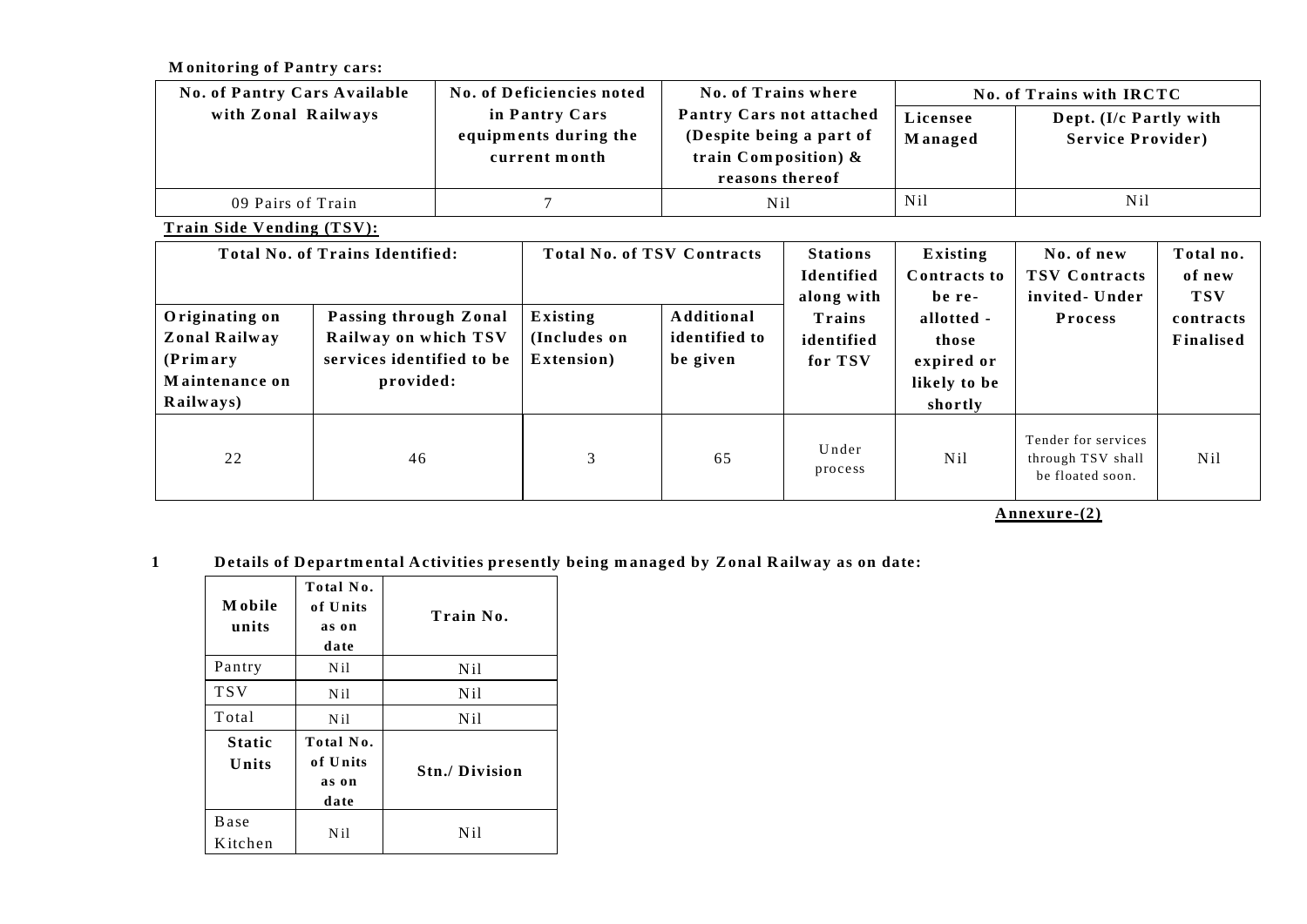| Jan<br>Ahaar           | 1               | Gorakhpur (LJN<br>Div.)                                       |
|------------------------|-----------------|---------------------------------------------------------------|
| Other<br>Major<br>unit | N <sub>il</sub> |                                                               |
| Minor<br>Unit          | 21              | 15 units at GKP and<br>06 units at LJN<br>(Both LJN division) |
| Total                  | 22              |                                                               |

# 2 Staff Position:

| Type of |                          | No. of staff Available | No. of Staff             | <b>No. of Staff Deployed</b>      |                             |  |
|---------|--------------------------|------------------------|--------------------------|-----------------------------------|-----------------------------|--|
| staff   | <b>Previous</b><br>Month | <b>Current Month</b>   | <b>Imparted Training</b> | For<br>Monitoring/<br>Supervision | For managing Dept.<br>units |  |
| Group C | 15                       | 13                     |                          |                                   |                             |  |
| Group D | 23                       | 23                     | 22                       | N <sub>il</sub>                   | 23                          |  |
| Total   | 38                       | 36                     | 34                       |                                   |                             |  |

#### $\mathbf{3}$ **Catering Waste Disposal:**

| Type of<br>Unit | Whether a Joint Procedure<br>Order (JPO) by the<br>Commercial, Medical &<br><b>Mechanical Departments for</b><br>Catering waste disposal issued<br>by the Divisions? | <b>Status of</b><br>implementation of<br>the JPO | No. of Locations nominated for refuse<br>bins for disposal of catering waste |
|-----------------|----------------------------------------------------------------------------------------------------------------------------------------------------------------------|--------------------------------------------------|------------------------------------------------------------------------------|
| <b>Mobile</b>   | Instructions issued as per J.P.O.                                                                                                                                    | Implemented                                      | LJN, GKP, GD & CPR                                                           |
| <b>Static</b>   | for the disposal of garbage                                                                                                                                          |                                                  |                                                                              |

# 4 Status of Food Plaza/FFU/Food Courts:

| Type Of |          | Total No.   No. of Units | Whether the site | Target date of | Status of             |
|---------|----------|--------------------------|------------------|----------------|-----------------------|
| Units   | оf       | <b>Proposed</b> (with    | handed over to   | Commissionin   | commissioning/Reasons |
|         | Existing | locations)               | IRCTC? (with     | g (with        | for Delay (with       |
|         | Units    |                          |                  |                |                       |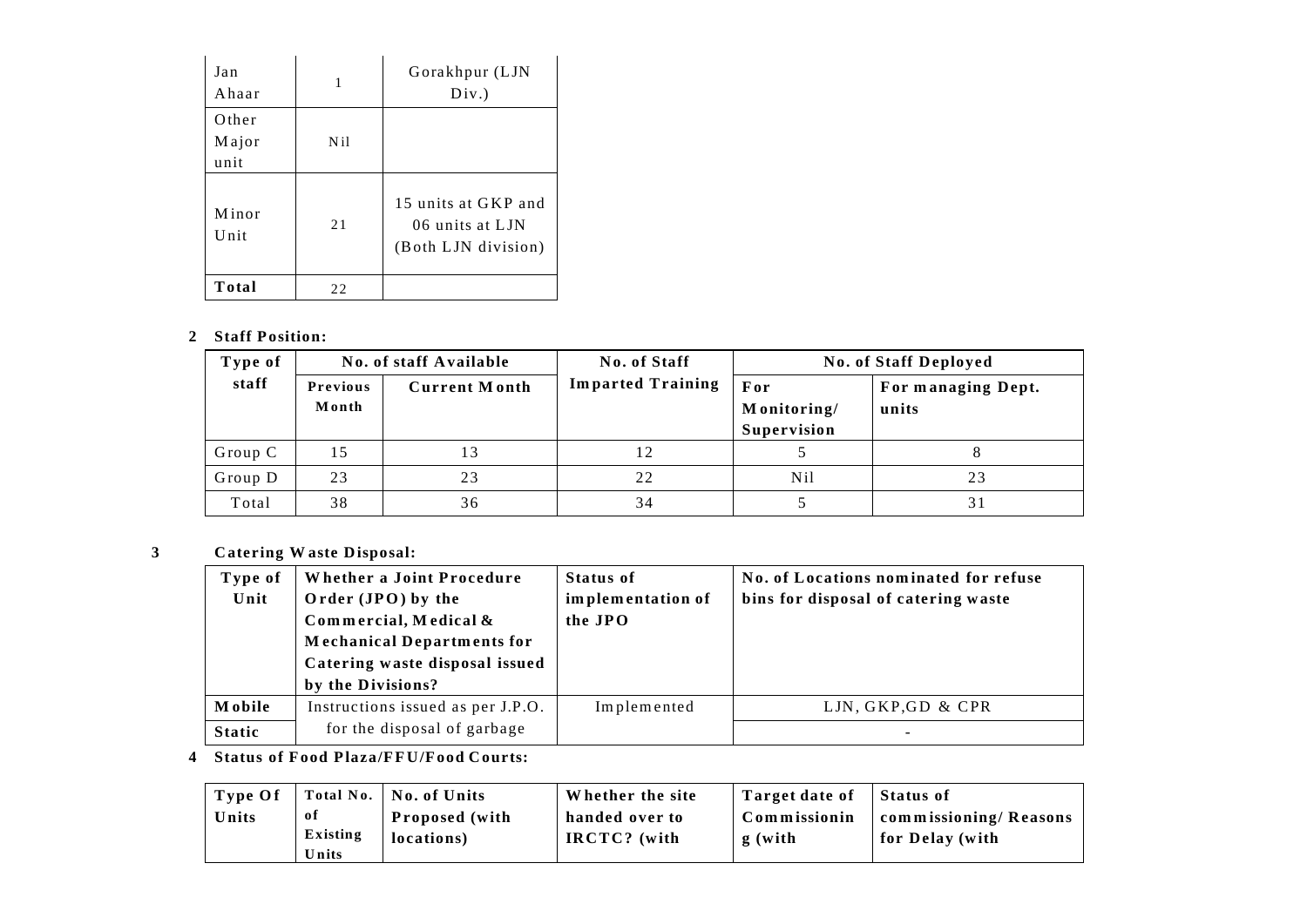|                       | (with)          |                                                                                             | locations) | locations)      | locations)                                                                                                                                                                                                                                                                    |
|-----------------------|-----------------|---------------------------------------------------------------------------------------------|------------|-----------------|-------------------------------------------------------------------------------------------------------------------------------------------------------------------------------------------------------------------------------------------------------------------------------|
|                       | locations       |                                                                                             |            |                 |                                                                                                                                                                                                                                                                               |
| Food<br><b>Plazas</b> | 1 KGM           | 03 (CPR, SV, &<br>$GD$ )                                                                    | 01 GKP     |                 | KGM Commissioned.<br>Commissing on rest 4 is<br>under process.                                                                                                                                                                                                                |
| Fast<br>Food<br>Units | N <sub>il</sub> | 15 (FBD, PBE, IZN,<br>LKU, KPV, KSJ,<br>HDW, KLD, LJN,<br>BNZ, BRK, BNY,<br>LMP, STP & BST. | <b>FBD</b> |                 | Notification has been<br>issued by IRCTC for<br>FBD, PBE, IZN, LKU,<br>HDW, BNZ & CPR.<br>IRCTC has demanded<br>more space at GD, KLD &<br>BST for opening the fast<br>food unit which is being<br>reviewed by LJN Div.<br>and will be<br>communicated to IRCTC<br>very soon. |
| Food<br>Courts        | Nil             | N <sub>il</sub>                                                                             | Nil        | N <sub>il</sub> | N <sub>il</sub>                                                                                                                                                                                                                                                               |

# 5 Status of Revamping of Catering Services:

| No. of<br>checks<br>on<br>unautho<br>rised<br>vending<br>by ticket<br>checking<br>staff<br>involvin<br>g both<br>$RPF$ &<br><b>GRP</b> | No. of<br>trains on<br>which a<br>manager<br>$(C$ aptain<br>deployed<br>with his<br>mobile<br>No.<br>available<br>in<br>Control<br>office | No. of trains for<br>which the uniform<br>for the licensee<br>managed pantry<br>car staff approved<br>by the CCM | No. of trains having<br>'Book a Meal on<br><b>Phone' facility</b> | No. of units<br>having Take<br>Away facility | No. of units having Eco-<br><b>Friendly Bio-</b><br>degradable packing<br>facility |
|----------------------------------------------------------------------------------------------------------------------------------------|-------------------------------------------------------------------------------------------------------------------------------------------|------------------------------------------------------------------------------------------------------------------|-------------------------------------------------------------------|----------------------------------------------|------------------------------------------------------------------------------------|
| 342                                                                                                                                    | 09 Pairs                                                                                                                                  | Under process*                                                                                                   |                                                                   |                                              |                                                                                    |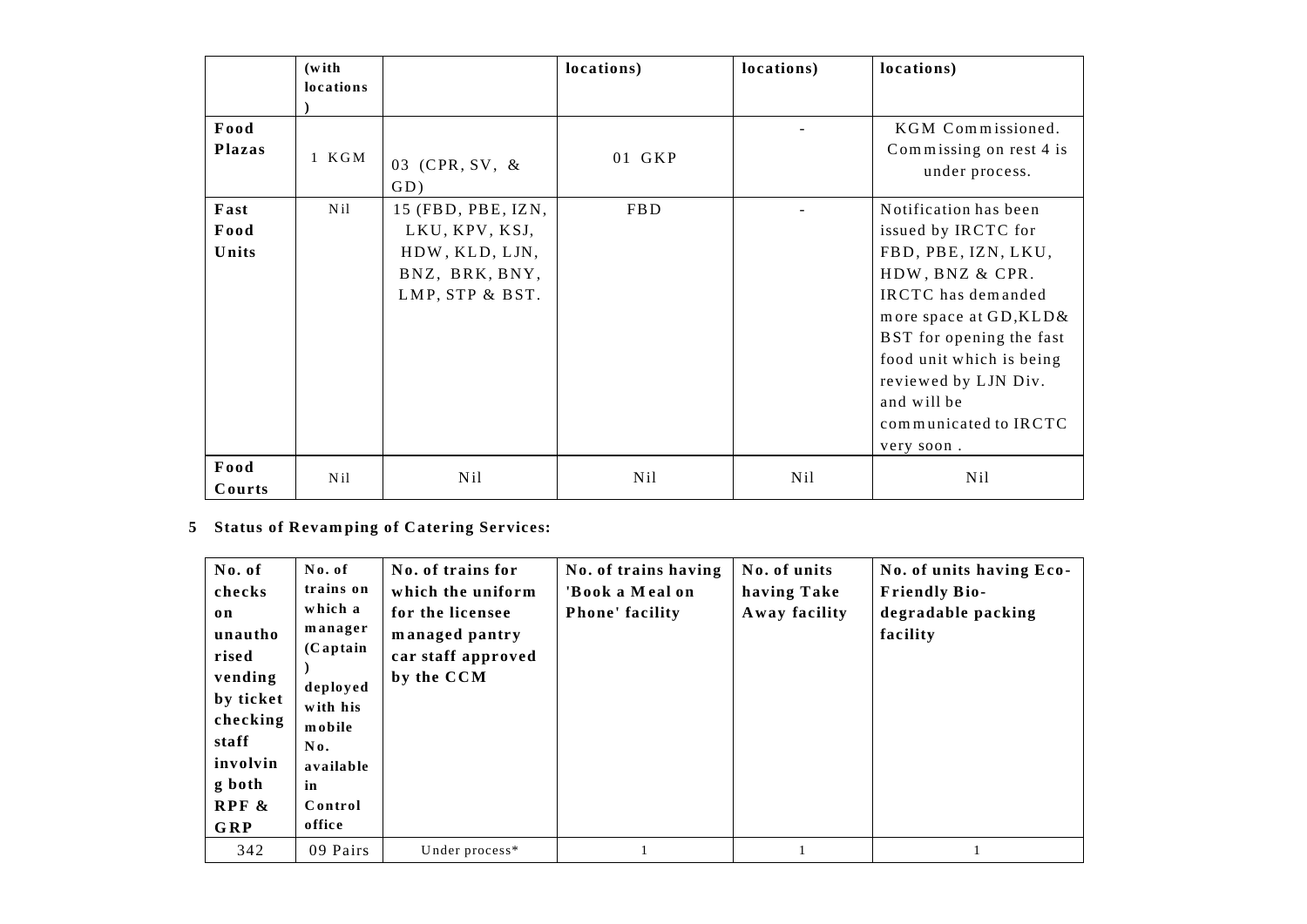# Annexure-(3)

# Station wise details of various catering

### units

|                |                      |                          | Total number of units under Z Rly |                          |                          | Total number of units under IRCTC |                          |                          |                          |
|----------------|----------------------|--------------------------|-----------------------------------|--------------------------|--------------------------|-----------------------------------|--------------------------|--------------------------|--------------------------|
| S.N            | <b>TYPE OF UNITS</b> | Dept.                    |                                   |                          | Licensee                 |                                   | Dept.                    | Licensee                 |                          |
|                |                      | Nos.                     | station                           | Nos.                     | station                  | Nos.                              | station                  | Nos.                     | station                  |
| $\mathbf{1}$   | Jan Ahaars           |                          | GKP                               |                          |                          |                                   | LJN                      | $\overline{\phantom{a}}$ | $\overline{\phantom{a}}$ |
| 2              | <b>Base Kitchens</b> | $\overline{\phantom{a}}$ | $\sim$                            | $\overline{\phantom{a}}$ | $\sim$                   | $\overline{\phantom{a}}$          | $\overline{\phantom{a}}$ | $\overline{\phantom{a}}$ | $\overline{\phantom{a}}$ |
| $\overline{3}$ | Cell Kitchens        | $\overline{\phantom{a}}$ | $\overline{\phantom{a}}$          | $\overline{\phantom{a}}$ | $\overline{\phantom{a}}$ | $\overline{\phantom{a}}$          | $\overline{\phantom{a}}$ | $\blacksquare$           | $\overline{\phantom{a}}$ |
| $\overline{4}$ | Refreshment Rooms at |                          |                                   |                          |                          |                                   |                          |                          |                          |
|                | A1 & A category      | $\overline{\phantom{a}}$ |                                   |                          | KGM                      | ٠                                 | $\overline{\phantom{a}}$ | $\overline{\phantom{a}}$ |                          |
|                | stations             |                          |                                   |                          |                          |                                   |                          |                          |                          |
| 5.             | Food Plazas          | $\overline{\phantom{a}}$ | ۰.                                | $\overline{\phantom{a}}$ | $\sim$                   | $\overline{\phantom{0}}$          | $\overline{\phantom{a}}$ |                          | KGM                      |
| 6              | Fast Food Units      | $\overline{\phantom{a}}$ | $\overline{\phantom{a}}$          | $\overline{\phantom{a}}$ | $\overline{\phantom{a}}$ | $\overline{\phantom{0}}$          | $\overline{\phantom{a}}$ | $\overline{\phantom{a}}$ | $\overline{\phantom{a}}$ |
| 7              | Food Courts          | $\overline{\phantom{a}}$ | $\overline{\phantom{a}}$          | $\overline{\phantom{a}}$ | $\sim$                   | $\overline{\phantom{0}}$          | $\overline{\phantom{a}}$ | $\overline{\phantom{a}}$ | $\overline{\phantom{a}}$ |
|                | <b>TOTAL</b>         |                          | $\overline{\phantom{a}}$          |                          | $\overline{\phantom{a}}$ | $\mathbf{1}$                      | $\overline{\phantom{a}}$ |                          | $\overline{\phantom{a}}$ |

# **Details of various Units**

| S.N                     | <b>TYPE OF UNITS</b>                               | Total number of units<br>under Zonal Railway |                | Total number of units<br>under IRCTC |                          | Total                    |          |
|-------------------------|----------------------------------------------------|----------------------------------------------|----------------|--------------------------------------|--------------------------|--------------------------|----------|
|                         | <b>Trains having Pantry</b><br><b>Car Services</b> | Dept.                                        | Licensee       | Dept.                                | Licensee                 | Dept.                    | Licensee |
|                         | Rajdhani                                           | ۰                                            |                |                                      |                          |                          |          |
| $\mathbf{1}$            | Duronto                                            | $\overline{\phantom{a}}$                     |                |                                      |                          |                          |          |
|                         | Shatabdi                                           | ٠                                            | $\blacksquare$ |                                      |                          | ٠                        |          |
|                         | Others                                             | $\overline{\phantom{a}}$                     | 9              | ۰                                    | $\overline{\phantom{a}}$ | $\overline{\phantom{a}}$ | 9        |
| 2                       | Trains having Train<br>Side Vending Services       |                                              | 3              |                                      |                          |                          | 3        |
| $\overline{\mathbf{3}}$ | AVM <sub>s</sub>                                   | $\overline{\phantom{a}}$                     | 5              | ٠                                    | $\overline{\phantom{a}}$ | $\overline{\phantom{a}}$ | 5        |
| 4                       | <b>Small Catering Units</b><br>at A1, A, B & C     |                                              |                |                                      |                          |                          |          |

 $\mathbf{1}$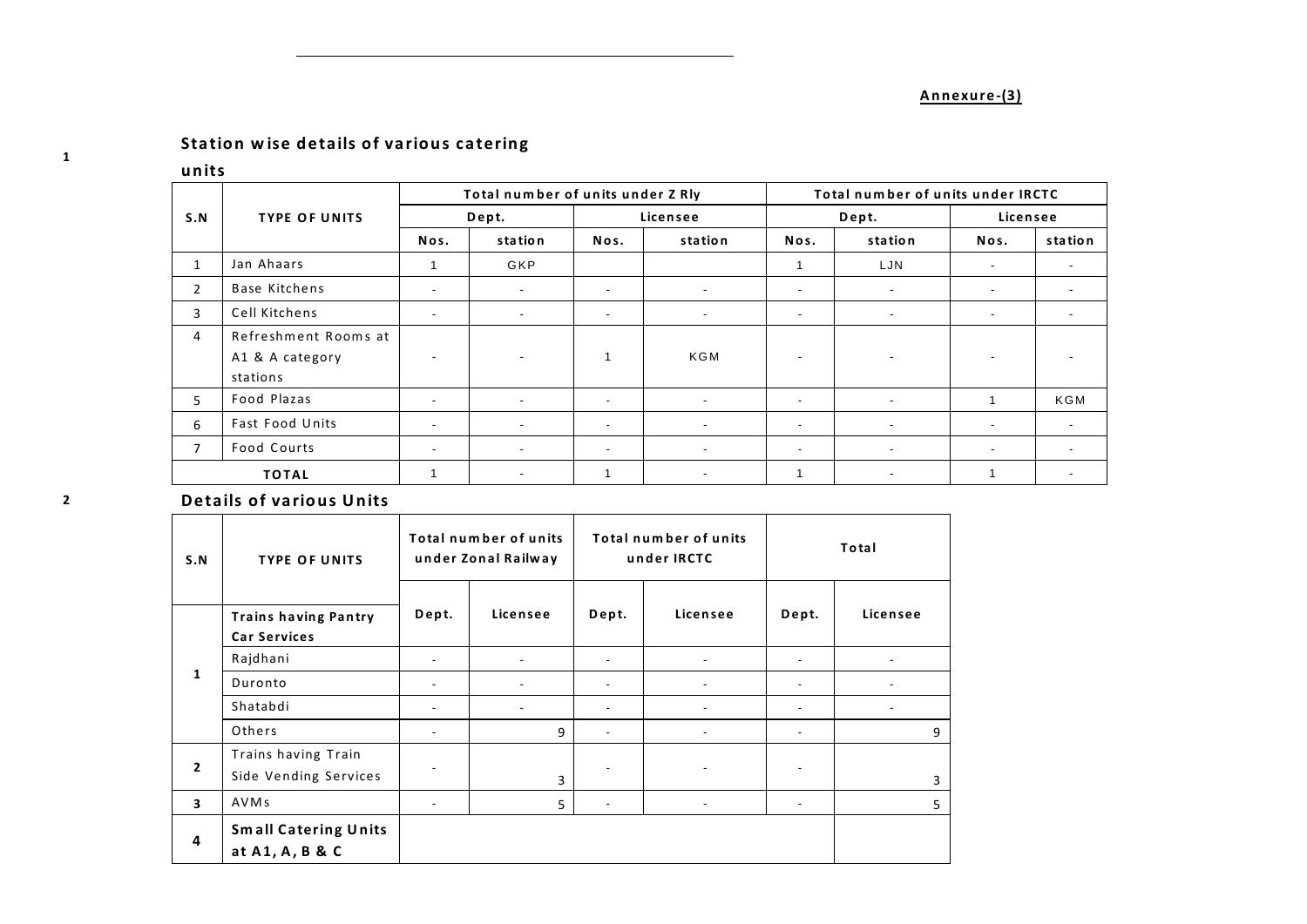|                  | <b>Category Stations</b>                  |                          |                          |                          |                |                          |                |  |  |
|------------------|-------------------------------------------|--------------------------|--------------------------|--------------------------|----------------|--------------------------|----------------|--|--|
| 4(a)             | Refreshment Rooms                         |                          | $\overline{2}$           |                          |                |                          | $\overline{2}$ |  |  |
|                  | (at B & C Category                        |                          |                          |                          |                | $\mathbf 0$              |                |  |  |
|                  | Stations)                                 |                          |                          |                          |                |                          |                |  |  |
| 4(b)             | Milk stalls/parlours                      | $\blacksquare$           | 10                       | $\overline{\phantom{a}}$ |                | $\blacksquare$           | 10             |  |  |
|                  | Other Small catering                      |                          |                          |                          |                |                          |                |  |  |
|                  | units at A1, A, B & C                     |                          |                          |                          |                |                          |                |  |  |
| 4(c)             | Category Stations                         | 21                       | 218                      |                          |                | 21                       | 218            |  |  |
|                  | (except Ref. Rooms &                      |                          |                          |                          |                |                          |                |  |  |
|                  | Milk Stall/Parlour)                       |                          |                          |                          |                |                          |                |  |  |
| 4(d)             | Any other                                 |                          | $\mathbf{1}$             | $\overline{\phantom{a}}$ | $\overline{a}$ | $\overline{\phantom{a}}$ | $\mathbf{1}$   |  |  |
| 5                | Small Catering Units at D, E & F Category |                          |                          |                          |                |                          |                |  |  |
|                  | <b>Stations</b>                           |                          |                          |                          |                |                          |                |  |  |
|                  | Refreshment Rooms                         |                          |                          |                          |                |                          |                |  |  |
| 5(a)             | (at D, E & F Category                     |                          |                          |                          |                |                          |                |  |  |
|                  | Stations)                                 |                          | $\mathbf{1}$             |                          |                |                          | 1              |  |  |
| 5(b)             | Milk stalls/parlours                      |                          | $\overline{2}$           |                          |                |                          | $\overline{2}$ |  |  |
|                  | Other Small catering                      |                          |                          |                          |                |                          |                |  |  |
|                  | units at D,E & F                          |                          |                          |                          |                |                          |                |  |  |
| 5 <sub>(c)</sub> | Category Stations                         |                          |                          |                          |                |                          |                |  |  |
|                  | (except Ref. Rooms &                      |                          |                          |                          |                |                          |                |  |  |
|                  | Milk Stall/Parlour)                       |                          | 321                      |                          |                |                          | 321            |  |  |
| 5(d)             | Any other                                 | $\overline{\phantom{a}}$ | $\overline{\phantom{a}}$ | $\overline{\phantom{a}}$ | ä,             |                          |                |  |  |
| 6                | <b>HPMC Stalls</b>                        | ÷,                       | 5                        | $\overline{\phantom{a}}$ | $\overline{a}$ | $\blacksquare$           | 5              |  |  |
| $\overline{7}$   | <b>Book Stalls</b>                        | $\blacksquare$           | 51                       | $\frac{1}{2}$            | $\overline{a}$ | $\overline{a}$           | 51             |  |  |
| 8                | Misc. / Curio Stalls                      | $\blacksquare$           | 45                       | $\overline{\phantom{a}}$ | ä,             | $\overline{\phantom{a}}$ | 45             |  |  |
|                  | <b>Exclusive Chemist</b>                  |                          |                          |                          |                |                          |                |  |  |
| 9                | stalls                                    |                          | 1                        |                          |                |                          | 1              |  |  |
| 10               | Any other                                 | $\overline{\phantom{a}}$ |                          | $\overline{\phantom{a}}$ | ÷,             | $\blacksquare$           |                |  |  |
|                  | <b>TOTAL</b>                              | 21                       | 674                      | $\mathbf{0}$             | $\mathbf{0}$   | 21                       | 674            |  |  |

# Details of new units started

| S.N | Type of unit |                      |                          | Details of units (Train No./Location |
|-----|--------------|----------------------|--------------------------|--------------------------------------|
|     |              | During current month | During current Fin. Year | & Type of static unit)               |

 $\overline{\mathbf{3}}$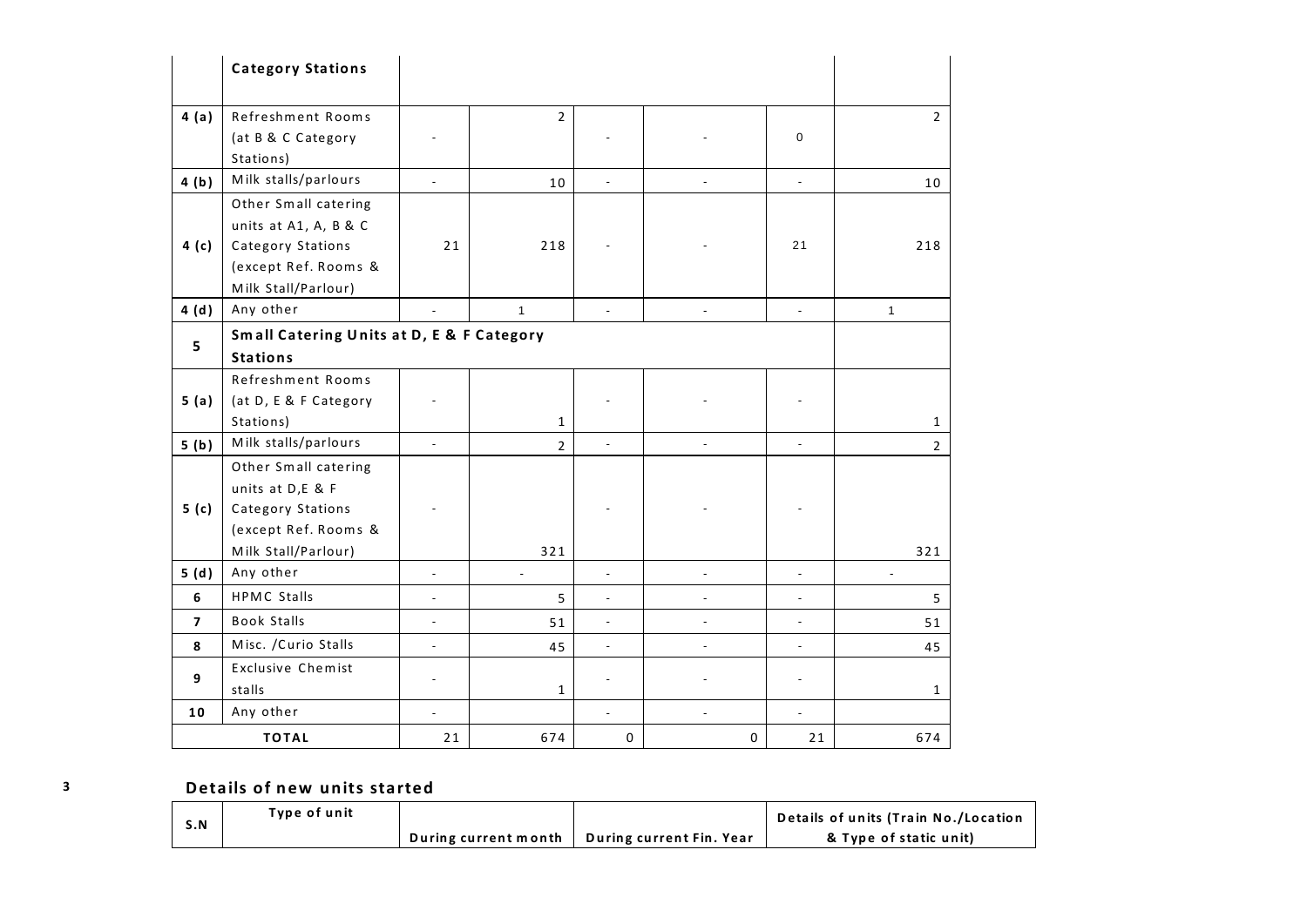|    |                     | Dept. | Licensee | Dept. | Licensee |     |
|----|---------------------|-------|----------|-------|----------|-----|
|    | M o bile:           | Nil   | Nil      | Nil   | Nil      | Nil |
| л. | Pantry Car services | Nil   | Nil      | Nil   | Nil      | Nil |
|    | <b>TSV</b>          | Nil   | Nil      | Nil   | Nil      | Nil |
|    | <b>Static</b>       | Nil   | Nil      | Nil   | Nil      | Nil |

### Annexure-(4)

# 1 Cause wise Complaint

(through CCMC/Rly Board)

| Details:       |                |         |                 |            |                 |                |                |  |
|----------------|----------------|---------|-----------------|------------|-----------------|----------------|----------------|--|
| Period         | Over           | Quality | Quantity        | Misbehavio | Hygiene         | Miscellaneo    | Tot            |  |
|                | Chargin        |         |                 | ur         |                 | u s            | al             |  |
|                | g              |         |                 |            |                 |                |                |  |
| During the     | $\mathfrak{D}$ |         | <b>NIL</b>      | <b>NIL</b> | <b>NIL</b>      |                | $\overline{4}$ |  |
| month          |                |         |                 |            |                 |                |                |  |
| Cumulative for |                |         |                 |            |                 |                |                |  |
| the Financial  | 12             | 8       | N <sub>il</sub> | <b>NIL</b> | N <sub>il</sub> | $\overline{4}$ | 24             |  |
| Year           |                |         |                 |            |                 |                |                |  |

# 2 Unit-wise Complaint

#### Details:

| Type of Unit | During<br>the<br>month | Cumulativ<br>e for the<br>Financial<br>Year |            |  |
|--------------|------------------------|---------------------------------------------|------------|--|
| Static       | Major                  | <b>NIL</b>                                  | <b>NIL</b> |  |
|              | Minor                  | <b>NIL</b>                                  | 4          |  |
| Mobile       | Rajdhan<br>i           | <b>NIL</b>                                  | <b>NIL</b> |  |
|              | Duronto                | <b>NIL</b>                                  | <b>NIL</b> |  |
|              | Shatabd<br>i           | <b>NIL</b>                                  | <b>NIL</b> |  |
|              | 2                      | 22                                          |            |  |
| Total        |                        |                                             |            |  |

3 Details of Action Taken on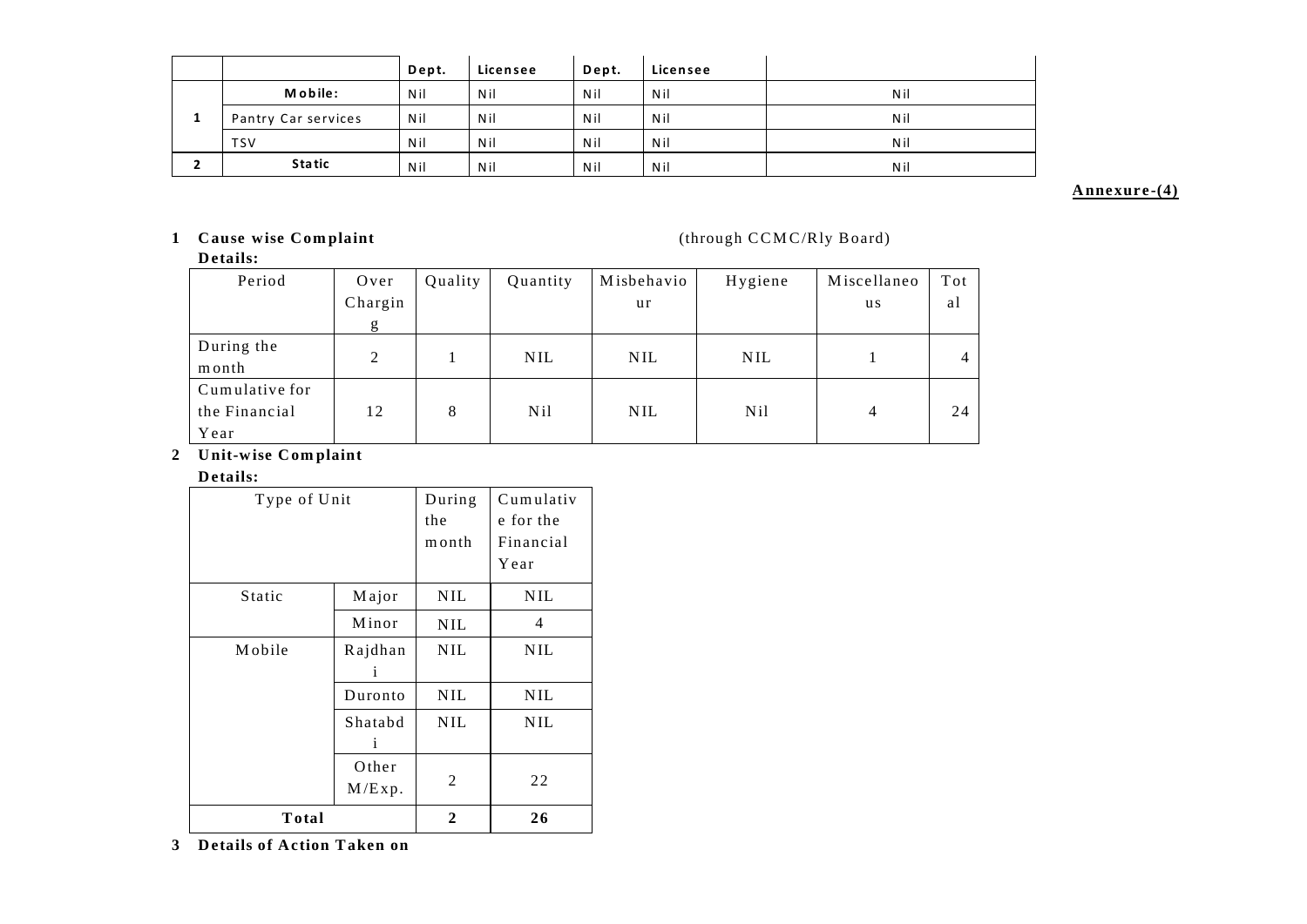# Complaints:

| Period              | Fined | W arne     | Terminatio | Suitably   | <b>Not</b>    | DAR Action | Any             | Pending/Refer  | Total |
|---------------------|-------|------------|------------|------------|---------------|------------|-----------------|----------------|-------|
|                     |       | d          | n          | Advised    | Substantiated |            | Oth             | red to other Z |       |
|                     |       |            |            |            |               |            | er              | R1y            |       |
|                     |       |            |            |            |               |            |                 |                |       |
| During the<br>month | 2     | <b>NIL</b> | <b>NIL</b> | <b>NIL</b> | <b>NIL</b>    | <b>NIL</b> | <b>NIL</b>      | <b>NIL</b>     | 2     |
| Cumulative for      |       |            |            |            |               |            |                 |                |       |
| the Financial       | 11    | 5          | <b>NIL</b> | <b>NIL</b> | 9             | Nil.       | N <sub>il</sub> |                | 26    |
| Year                |       |            |            |            |               |            |                 |                |       |

4 Details regarding complaints of repetitive nature alongwith preventive steps being taken for improvement

**M** obile

| Train No.                 | Nature of<br>repetitive<br>complaints | Preventive steps being<br>taken | Remarks |
|---------------------------|---------------------------------------|---------------------------------|---------|
| NIL                       | <b>NIL</b>                            | <b>NIL</b>                      | NIL     |
| $\mathbf{a}$ $\mathbf{a}$ |                                       |                                 |         |

**Static** 

| Type of unit | Locatio<br>n | Nature of repetitive<br>complaints | Preventive steps being<br>taken | Remarks    |
|--------------|--------------|------------------------------------|---------------------------------|------------|
| NIL          | NIL          | <b>NIL</b>                         | NIL                             | <b>NIL</b> |
|              |              |                                    |                                 |            |

Annexu  $re-(5)$ 

# 1 Inspection Details:

| Type of Unit |          | No. of Inspections<br>during the month |            | Cumulative No. of<br>Inspections during the<br>Financial Year |        |  |
|--------------|----------|----------------------------------------|------------|---------------------------------------------------------------|--------|--|
|              |          | Officers                               | Others     | Officers                                                      | Others |  |
|              | Major    |                                        | <b>NIL</b> | 8                                                             |        |  |
| Static       | Minor    | 9                                      | 8          | 84                                                            | 68     |  |
| Mobile       | Rajdhani | NIL                                    | NIL        | NIL                                                           | NH.    |  |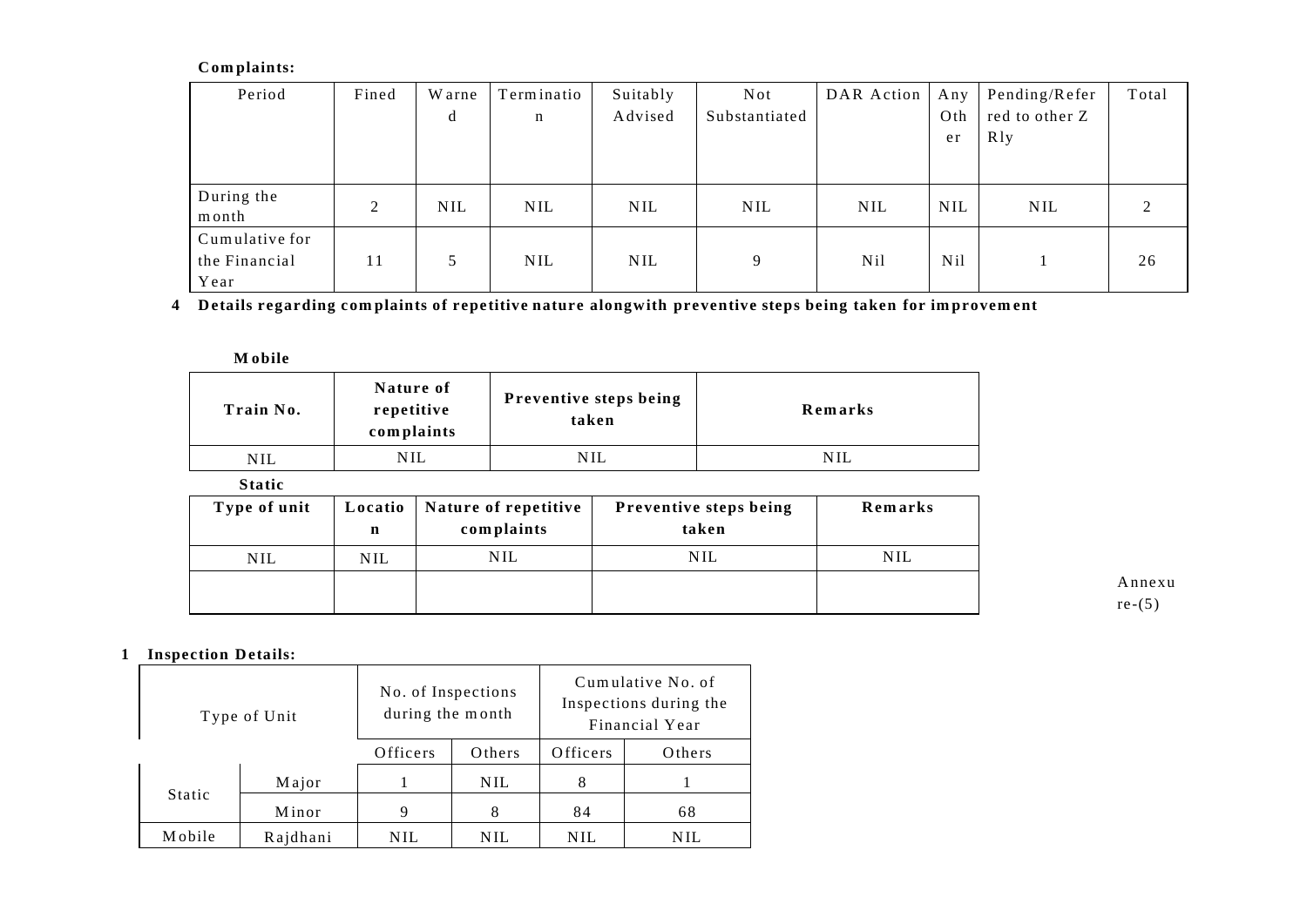|       | Duronto  | <b>NIL</b> | <b>NIL</b> | <b>NIL</b> | <b>NIL</b> |
|-------|----------|------------|------------|------------|------------|
|       | Shatabdi | <b>NIL</b> | NIL        | <b>NIL</b> | NIL        |
|       | Other    |            |            |            |            |
|       | M/Exp.   | 53         | 199        | 363        | 1360       |
| Total |          | 63         | 207        | 455        | 1429       |

# Details of Major deficiencies noticed during the

2 inspections

| Type of<br>unit | Details of<br>Major<br>deficiencies<br>noticed | Details of<br>Correctiv<br>e Action<br>Taken | Remarks         |  |
|-----------------|------------------------------------------------|----------------------------------------------|-----------------|--|
| <b>Static</b>   | Nil                                            | N <sub>il</sub>                              | N <sub>il</sub> |  |
| Mobile          | Nil                                            | N i l                                        | N i l           |  |

Annexure -(6)

|                | Details of Sale of Janta Meals/Other low cost local cuisine/Standard<br>Meals: |                                                     |                                                                           |                                                                                    |  |  |
|----------------|--------------------------------------------------------------------------------|-----------------------------------------------------|---------------------------------------------------------------------------|------------------------------------------------------------------------------------|--|--|
|                | Period                                                                         | No. of Janta Meals<br>Sold                          | No. of other<br>low cost local<br>cuisine Sold                            | <b>No. of Standard Meals</b><br>Sold                                               |  |  |
|                | During the month                                                               | 59445                                               | 4101                                                                      | 62111                                                                              |  |  |
|                | Cumulative for the Financial Year                                              | 477682                                              | 32292                                                                     | 493105                                                                             |  |  |
| $\overline{2}$ | <b>Recovery of Arrears of License Fee:</b>                                     |                                                     |                                                                           |                                                                                    |  |  |
|                | Heads                                                                          | Amount recovered as<br>per SAG Committee<br>formula | Amount<br>recovered as<br>per 12% of<br>assessed annual<br>sales turnover | <b>Status of Fixation of</b><br>formula for L/fee by<br><b>SAG</b> level Committee |  |  |
|                | During the month                                                               | N <sub>il</sub>                                     | N <sub>il</sub>                                                           | Fixation of formula for                                                            |  |  |